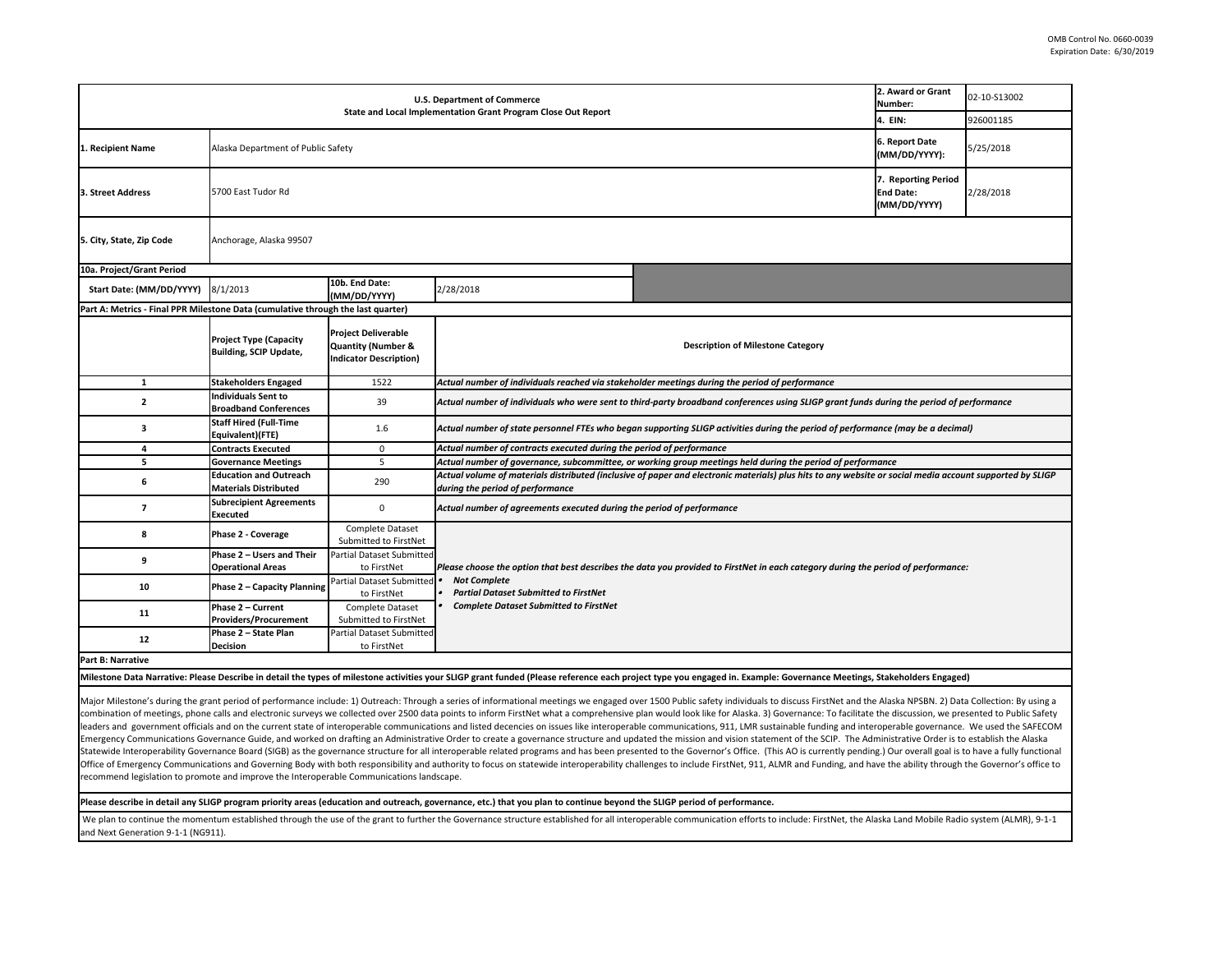## **Data collection narrative: Please describe in detail the status of your SLIGP funded data collection activities.**

The completion of the FirstNet "Required" data collection milestone was delivered to FirstNet on September 30, 2015. But as outreach and education continued, Alaska Public Safety officials and other secondary users continu possibility of FirstNet and an interoperable communication for both Data and voice. The main concern uncovered during data collection is the lack of coverage

## **Please describe in detail any data collection activities you plan to continue beyond the SLIGP period of performance.**

We plan to continue our engagement with FirstNet and AT&T to support Public Safety and encourage adding sites to increase coverage areas around the state.

"When and we replace our current interoperable P25 Radio system with FirstNet came up time and time again. The state of Alaska's CIO has place focus on the transition from LMR to FirstNet. So we learned that Today's critic **ensure a highly functioning emergency communication ecosystem starts with a strong governance at a policy level and establishing realistic expectations.**

,我们也不会有什么。""我们的人,我们也不会有什么?""我们的人,我们也不会有什么?""我们的人,我们也不会有什么?""我们的人,我们也不会有什么?""我们的人

**Part C: Staffing**

**Staffing Table ‐ Please provide a summary of all positions funded by SLIGP.**

|  | no change                                                                                                                                                                                                                                                                                                                                                                                                                                                                                                                                                                                                                              |
|--|----------------------------------------------------------------------------------------------------------------------------------------------------------------------------------------------------------------------------------------------------------------------------------------------------------------------------------------------------------------------------------------------------------------------------------------------------------------------------------------------------------------------------------------------------------------------------------------------------------------------------------------|
|  | no change                                                                                                                                                                                                                                                                                                                                                                                                                                                                                                                                                                                                                              |
|  |                                                                                                                                                                                                                                                                                                                                                                                                                                                                                                                                                                                                                                        |
|  |                                                                                                                                                                                                                                                                                                                                                                                                                                                                                                                                                                                                                                        |
|  |                                                                                                                                                                                                                                                                                                                                                                                                                                                                                                                                                                                                                                        |
|  | 0.5 Provide oversight for the SLIGP grant, ensuring that all activities are completed on time and within budget.<br>Work with the Program Manager and to execute the project plan, assist in outreach and training, and assist<br>0.25 with the creation of the Governance Structure<br>As SPOC: Provide oversight for the SLIGP grant, ensuring that all activities are completed on time and within<br>0.08 budget.<br>0.2 The TSPA was the technical lead for the SLIGP grant startup activities.<br>Assist the Program Manager with all aspects of outreach, focusing on the Alaska Native population and rural<br>0.2 communities |

## **Part D: Contracts and Funding**

**Subcontracts Table – Include all subcontractors engaged during the period of performance. The totals from this table must equal the "Subcontracts Total" in your Budget Worksheet**

| Name        | <b>Subcontract Purpose</b> | <b>Type</b><br>(Vendor/Subrec.) | RFP/RFQ Issued (Y/N) | <b>Total Federal Funds</b><br>Allocated | <b>Total Matching Funds</b><br>Allocated |
|-------------|----------------------------|---------------------------------|----------------------|-----------------------------------------|------------------------------------------|
| <b>NONE</b> |                            |                                 |                      |                                         |                                          |
|             |                            |                                 |                      |                                         |                                          |
|             |                            |                                 |                      |                                         |                                          |
|             |                            |                                 |                      |                                         |                                          |

**Budget Worksheet**

Columns 2, 3 and 4 must match your project budget for the entire award and your final SF 424A. Columns 5, 6, and 7 should list your final budget figures, cumulative through the last quarter

| <b>Project Budget Element (1)</b> | <b>Federal Funds Awarded (2)</b> | <b>Approved Matching</b><br>Funds (3) | <b>Total Budget (4)</b> | <b>Final Federal Funds</b><br>Expended (5) | <b>Final Approved</b><br><b>Matching Funds</b><br>Expended (6) | <b>Final Total funds</b><br>Expended (7) |
|-----------------------------------|----------------------------------|---------------------------------------|-------------------------|--------------------------------------------|----------------------------------------------------------------|------------------------------------------|
| a. Personnel Salaries             | \$76,446.00                      | \$82,294.00                           | \$158,740.00            | \$48,991.64                                | \$99,839.67                                                    | \$148,831.31                             |
| b. Personnel Fringe Benefits      | \$23,596.00                      | \$30,981.00                           | \$54,577.00             | \$11,750.71                                | \$74,097.82                                                    | \$85,848.53                              |
| c. Travel                         | \$178,149.00                     | \$6,001.00                            | \$184,150.00            | \$37,997.38                                | \$6,001.33                                                     | \$43,998.71                              |
| d. Equipment                      | \$0.00                           | \$0.00                                | \$0.00                  | \$0.00                                     | \$0.00                                                         | \$0.00                                   |
| e. Materials/Supplies             | \$17.252.00                      | \$0.00                                | \$17.252.00             | \$2,959.98                                 | \$0.00                                                         | \$2,959.98                               |
| f. Subcontracts Total             | \$229,500.00                     | \$0.00                                | \$229,500.00            | \$4,649.79                                 | \$0.00                                                         | \$4,649.79                               |
| g. Other                          | \$1,637.00                       | \$0.00                                | \$1,637.00              | \$0.00                                     | \$0.00                                                         | \$0.00                                   |
| Indirect                          | \$0.00                           | \$12,369.00                           | \$12,369.00             | \$0.00                                     | \$9,708.50                                                     | \$9.708.50                               |
| h. Total Costs                    | \$526,580.00                     | \$131,645.00                          | \$658,225.00            | \$106,349.50                               | \$189,647.32                                                   | \$295,996.82                             |
| i. % of Total                     | 80%                              | 20%                                   | 100%                    | 36%                                        | 64%                                                            | 100%                                     |